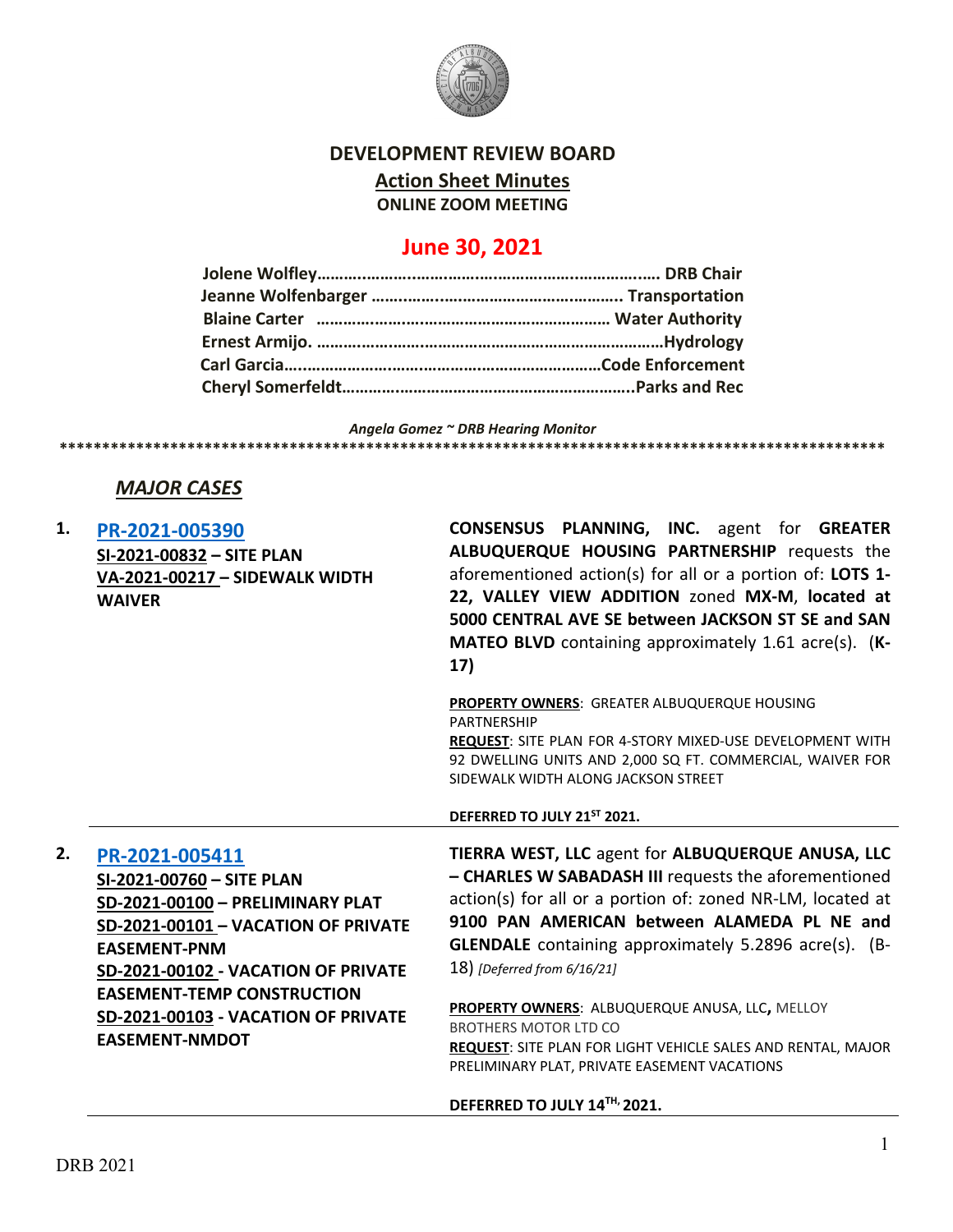| 3. | PR-2021-005508<br>SI-2021-00809 - SITE PLAN                                        | <b>GARCIA/KRAEMER &amp; ASSOCIATES agent for JP MORGAN</b><br>CHASE C/O SUNIL DUBEY requests the aforementioned<br>action(s) for all or a portion of: TRACT A-1-A-1, THE<br>PLAZA AT PASEO DEL NORTE zoned MX-M, located at<br>9261 COORS BLVD between PASEO DEL NORTE NW and<br><b>IRVING BLVD NW</b> containing approximately 25.97 acre(s).<br>$(C-13)$ [Deferred from 6/23/21]                                                        |
|----|------------------------------------------------------------------------------------|-------------------------------------------------------------------------------------------------------------------------------------------------------------------------------------------------------------------------------------------------------------------------------------------------------------------------------------------------------------------------------------------------------------------------------------------|
|    |                                                                                    | <b>PROPERTY OWNERS: CPP PASEO I LLC &amp; CPP PASEO II LLC</b><br>REQUEST: CONSTRUCTION OF A 3291 SQUARE FOOT BANK BUILDING<br>WITH DRIVE THRU ON A 1.257 ACRE PAD SITE WITHIN AN EXISTING<br>25.97 ACRE SHOPPING CENTER SITE                                                                                                                                                                                                             |
|    |                                                                                    | DEFERRED TO JULY 14TH, 2021                                                                                                                                                                                                                                                                                                                                                                                                               |
| 4. | PR-2018-001579<br>SI-2021-00304 - SITE PLAN<br>SI-2021-00305 - SITE PLAN AMENDMENT | MODULUS ARCHITECTS INC. C/O ANGELA WILLIAMSON<br>agent for WINROCK PARTNERS LLC requests the<br>aforementioned action(s) for all or a portion of: PARCEL Z<br>FINAL PLAT PARCEL Z AND TRACTS A, D, E, F-1, G & H,<br>zoned MX-H, located at 2100 LOUISIANA BLVD NW<br><b>INDIAN SCHOOL</b><br>and $I-40$<br>between<br>containing<br>approximately 28.8654 acre(s). (J-19) [Deferred from 3/31/21,<br>4/28/21, 5/26/21, 6/23/21, 6/30/21] |
|    |                                                                                    | <b>PROPERTY OWNERS: WINROCK PARTNERS LLC</b><br>REQUEST: SITE PLAN FOR NEW PARK CONCEPT TO INCLUDE                                                                                                                                                                                                                                                                                                                                        |
|    |                                                                                    | WATERFEATURES, 2 INTERNAL PAD SITES FOR FUTURE USERS, 2<br>BUILDINGS ALONG DILLARDS. PARK INCLUDES KIDS PLAYING AREA,<br>PATHS AND BRIDGES                                                                                                                                                                                                                                                                                                |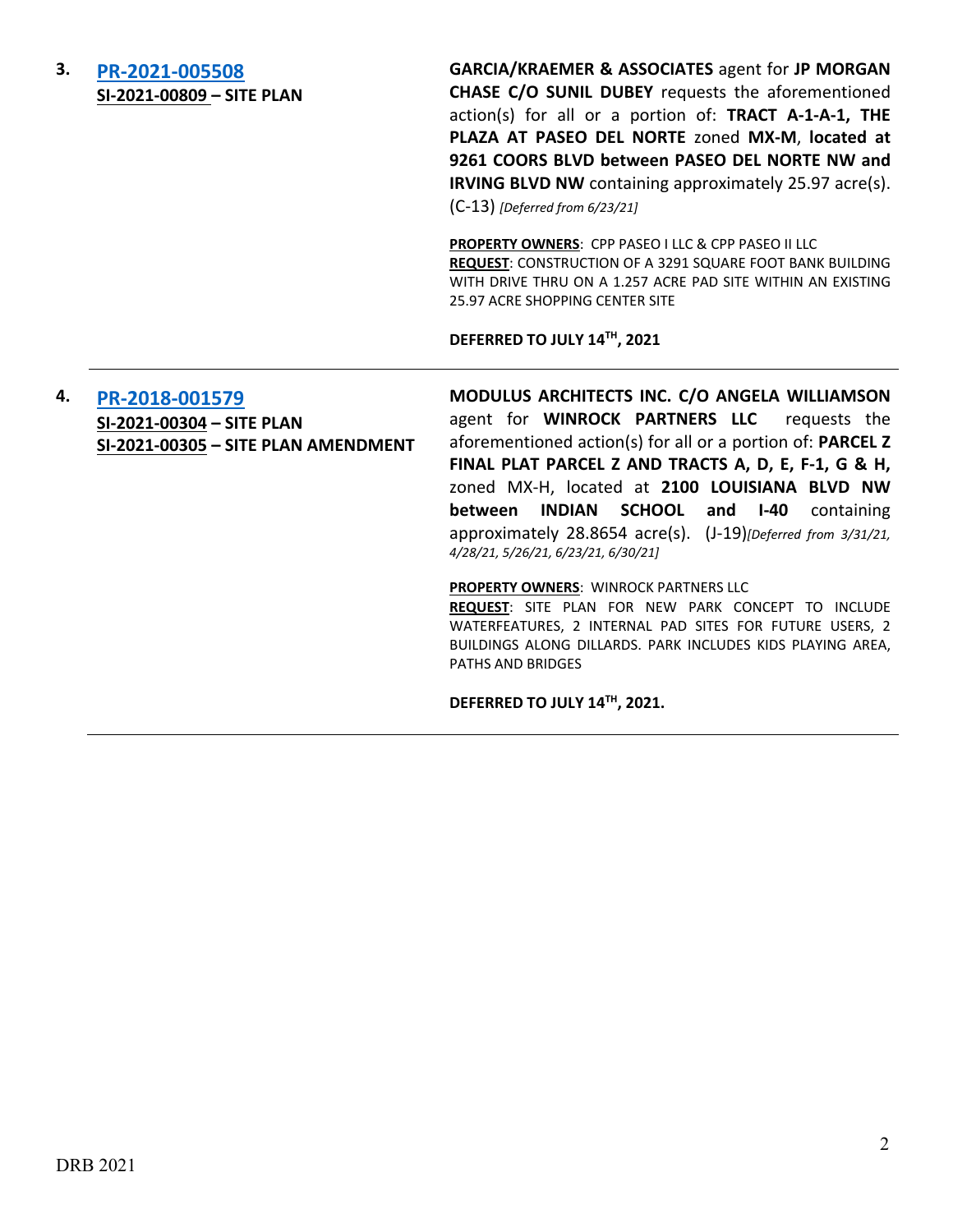**5. [PR-2019-002821](http://data.cabq.gov/government/planning/DRB/PR-2019-002821/DRB%20Submittals/) SI-2021-00667 – SITE PLAN**

**BIRKIE AYER JR.** requests the aforementioned action(s) for all or a portion of: **LOT 2-A & 2-B**, **FRATERNAL ORDER OF POLICE** zoned NR-BP, located on **JEFFERSON ST NE between THE LANE AT 25 and JEFFERSON PLAZA NE** containing approximately 5.009 acre(s). (E-17) *[Deferred from 6/9/21, 6/23/21]*

**PROPERTY OWNERS**: GROUP 1 REALTY INC. **REQUEST**: SITE PLAN DRB FOR PARKING LOT and 22,733 SQF COLLISION CENTER

**IN THE MATTER OF THE AFOREMENTIONED APPLICATION, BEING IN COMPLIANCE WITH ALL APPLICABLE REQUIREMENTS OF THE DPM AND THE IDO, THE DRB HAS**  *APPROVED* **THE SITE PLAN. FINAL SIGN-OFF IS DELEGATED TO TRANSPORTATION FOR DIMENSIONING OF ALL PARKING SPACES AND BICYCLE RACK LOCATION, FOR SIGNAGE USAGE TO DESIGNATE EMPLOYEE AND CUSTOMER PARKING, TO LABEL ALL CURB RAMPS AND ADA PATHWAYS, TO REFERENCE CURB RAMP DETAILS AS APPLICABLE, TO REFERENCE CURB DETAIL ON THE SITE PLAN, AND FOR A FINDING INDICATING THAT THE PLATTING ACTION SHALL OCCUR PRIOR TO CERTIFICATE OF OCCUPANCY TO ADDRESS REDEFINITION OF EASEMENT BOUNDARIES TO FIT THE SITE PLAN, AVOID LANDLOCKING ANY PARCELS, AND COME TO AN AGREEMENT WITH ADJACENT PROPERTY OWNERS ON ACCESS PERMISSIONS. PLANNING ACCEPTS DELEGATION TO CORRECT THE DIRECTION OF ELEVATIONS AND FOR A SEPARATE CONNECTION FOR THE IRRIGATION METER AS STIPULATED BY THE WATER AUTHORITY AND WITH A FINDING INDICATING THE NECESSITY OF AN ADMINISTRATIVE AMENDMENT ACTION TO REMOVE ACCESS EASEMENTS FROM THE SITE PLAN FOLLWING THE PLAT, AND PRIOR TO THE CERTIFICATE OF OCCUPANCY.** 

| 6. | PR-2020-004595                   |
|----|----------------------------------|
|    | SD-2021-00111 - PRELIMINARY PLAT |
|    | VA-2021-00216 - SIDEWALK WAIVER  |

**JAG PLANNING & ZONING** agent for **505 SOLUTIONS LLC** requests the aforementioned action(s) for all or a portion of: **PARCELS A & B AND PARCELS 1 & 3, LANDS OF ALBUQUERQUE RANCH ESTATES & LANDS OF ALBUQUERQUE ACADEMY** zoned **PD**, **located on WALKERWAY ST. NE between SPAIN RD NE and ACADEMY RD NE** containing approximately **4.650** acre(s). (**E-22)**

**PROPERTY OWNERS**: 505 SOLUTIONS LLC

**REQUEST**: CREATE 11 LOTS FROM 4 PARCELS (6 LOTS), CREATE TWO TRACTS FOR EASEMENTS, VACATE EASEMENTS AND GRANT EASEMENTS

**DEFERRED TO JULY 28TH, 2021.**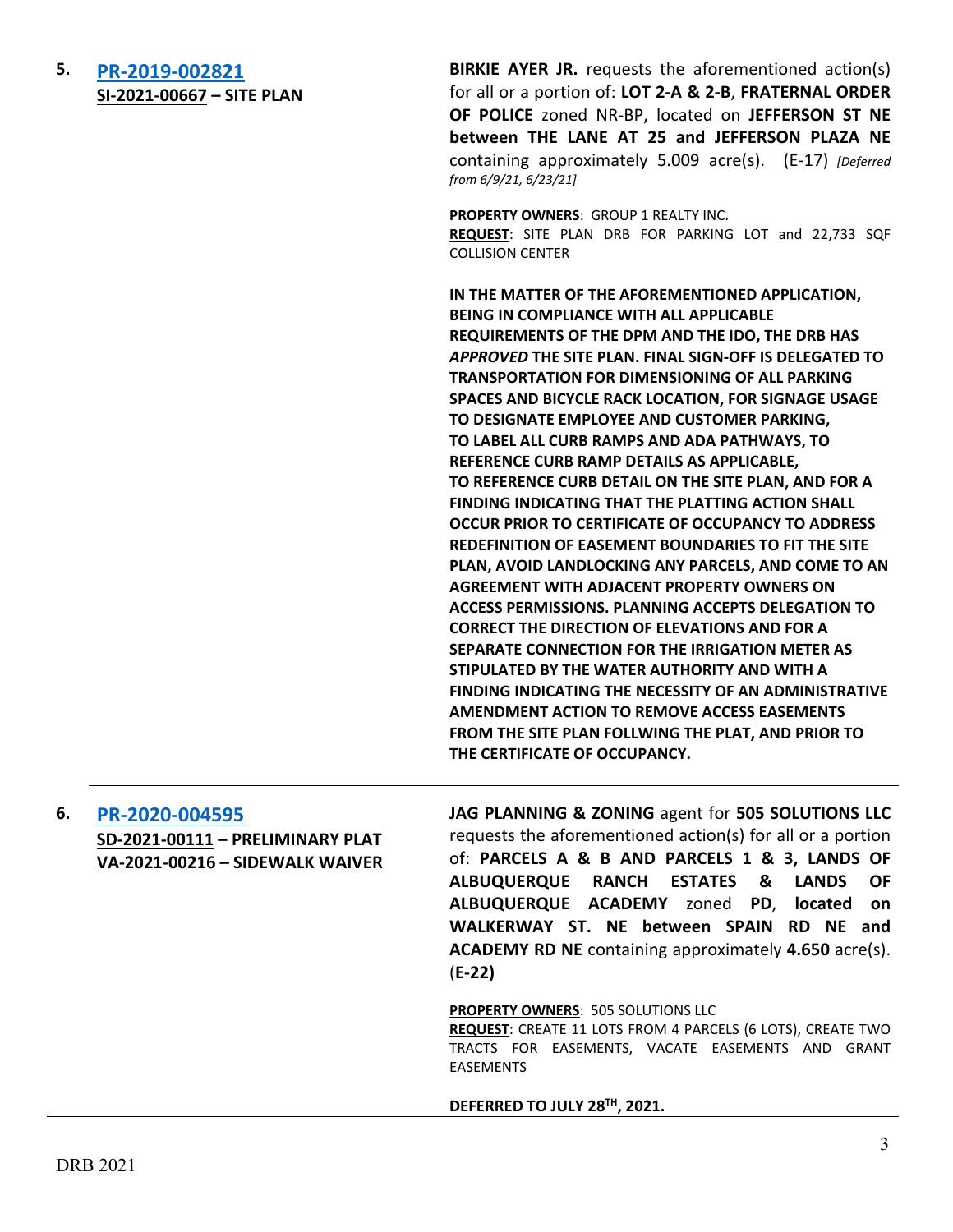| 7. | PR-2020-004595<br>SD-2021-00122 - VACATION OF PUBLIC<br><b>EASEMENT 7 foot</b><br>SD-2021-00123 - VACATION OF PRIVATE<br><b>EASEMENT 15 foot</b><br>SD-2021-00124 - VACATION OF PRIVATE<br><b>EASEMENT 20-foot waterline</b> | JAG PLANNING & ZONING agent for 505 SOLUTIONS, LLC<br>requests the aforementioned action(s) for all or a portion<br>of: PARCELS A & B AND PARCELS 1 & 3 zoned R-1D, located<br>on WALKERWAY ST between SPAIN RD NE and ACADEMY<br>containing approximately 4.650 acre(s). (E-22)<br>PROPERTY OWNERS: 505 SOLUTIONS, LLC<br>REQUEST: VACATION OF A PUBLIC UTILITY EASEMENT AND VACATION<br>OF 7 FOOT AND 15 FOOT PRIVATE ACCESS EASEMENTS. |
|----|------------------------------------------------------------------------------------------------------------------------------------------------------------------------------------------------------------------------------|-------------------------------------------------------------------------------------------------------------------------------------------------------------------------------------------------------------------------------------------------------------------------------------------------------------------------------------------------------------------------------------------------------------------------------------------|
|    |                                                                                                                                                                                                                              | DEFERRED TO JULY 28TH, 2021.                                                                                                                                                                                                                                                                                                                                                                                                              |
| 8. | PR-2019-002042<br>VA-2021-00236 - EXTENSION OF<br><b>INFRASTRUCTURE IMPROVEMENTS</b><br><b>AGREEMENT</b>                                                                                                                     | MARK GOODWIN AND ASSOCIATES agent for SOLARE<br><b>COLLEGIATE FOUNDATION</b> requests the aforementioned<br>action(s) for all or a portion of 12-B-1-A AND 12-B-1-B, EL<br>RANCHO GRANDE UNIT 1 zoned PD, located on GIBSON<br>BLVD between 98TH ST and BARBADOS containing<br>approximately 11 acre(s). (M-9)                                                                                                                            |
|    |                                                                                                                                                                                                                              | PROPERTY OWNERS: SOLARE COLLEGIATE FOUNDATION<br>REQUEST: TWO YEAR EXTENSION OF INFRASTRUCTURE<br><b>IMPROVEMENTS AGREEMENT</b>                                                                                                                                                                                                                                                                                                           |
|    |                                                                                                                                                                                                                              | IN THE MATTER OF THE AFOREMENTIONED APPLICATION,<br>BEING IN COMPLIANCE WITH ALL APPLICABLE REQUIREMENTS<br>OF THE DPM AND THE IDO, THE DRB HAS APPROVED THE TWO-<br>YEAR EXTENSION OF THE INFRASTRUCTURE IMPROVEMENTS<br><b>AGREEMENT.</b>                                                                                                                                                                                               |
| 9. | PR-2020-004771<br>SD-2021-00120 - PRELIMINARY/FINAL<br><b>PLAT</b>                                                                                                                                                           | CSI - CARTESIAN SURVEYS, INC agent for HOMEWISE INC.<br>requests the aforementioned action(s) for all or a portion<br>of: LOT 1 BLOCK 1, GUTIERREZ ADDITION, zoned MX-L,<br>located at 1407 4TH ST SW between BELL AVE SW and<br><b>SIMPIER LN SW</b> containing approximately 0.7783 acre(s).<br>$(L-14)$                                                                                                                                |
|    |                                                                                                                                                                                                                              | PROPERTY OWNERS: HOMEWISE INC<br>REQUEST: TO INCORPORATE THE VACATED PORTION OF BELL AVENUE<br>SW INTO LOT 1 BLOCK 1 OF GUTIERREZ ADDITION TO CREATE ONE NEW<br><b>LOT</b>                                                                                                                                                                                                                                                                |
|    |                                                                                                                                                                                                                              | IN THE MATTER OF THE AFOREMENTIONED APPLICATION,<br>BEING IN COMPLIANCE WITH ALL APPLICABLE REQUIREMENTS<br>OF THE DPM AND THE IDO, THE DRB HAS APPROVED THE<br>PRELIMINARY/ FINAL PLAT. FINAL SIGN OFF IS DELEGATED TO<br>PLANNING FOR THE APPLICATION NUMBER TO BE ADDED TO<br>THE PLAT AND FOR THE AGIS DXF FILE.                                                                                                                      |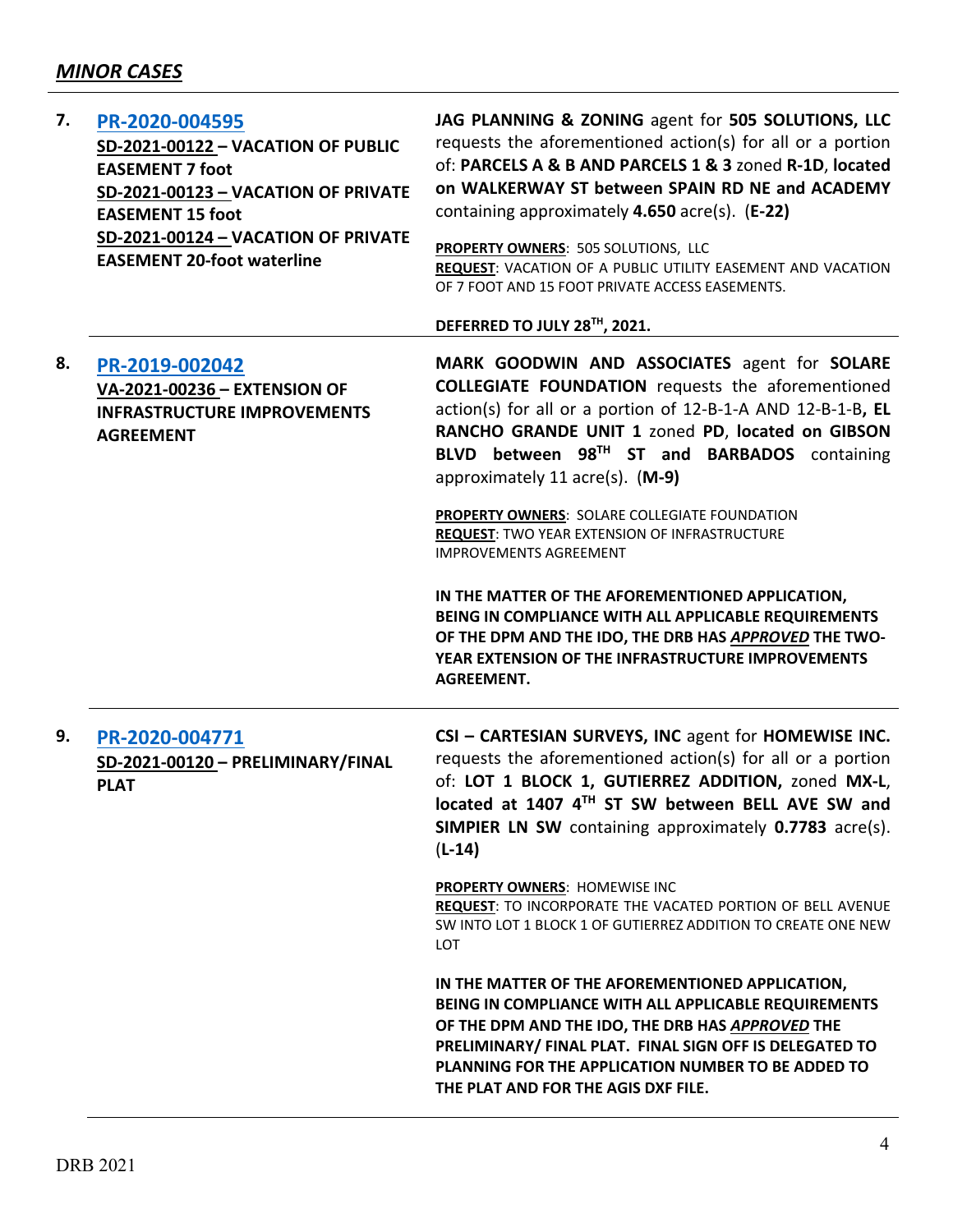| 10. | PR-2021-005019<br>(OKA: PR-2020-003259)<br>SD-2021-00110 - VACATION OF PUBLIC<br><b>EASEMENT</b><br>SD-2021-00109 - PRELIMINARY/FINAL<br><b>PLAT</b>                                                          | CSI - CARTESIAN SURVEY'S INC. agent for PAY AND SAVE<br>request(s) the aforementioned action(s) for all or a portion<br>of TRACT A-2, TRACT A LOTS 1-5 AND 11-17, LANDS OF<br>M.S.T & T, FURR'S PROPERTIES INC.; RIVERA PLACE, zoned<br>MX-M, located at 4701 4TH ST NW between GRIEGOS RD<br>NW and PALO DURO AVE NW, containing approximately<br>3.3677 acre(s). (F-14)[Deferred from 6/9/21, 6/16/21]<br><b>PROPERTY OWNERS: PAY AND SAVE, INC</b><br>REQUEST: COMBINE 15 EXISTING PARCELS INTO ONE PROPOSED<br>TRACT, VACATE PUBLIC EASEMENT, GRANT PUBLIC EASEMENT<br>DEFERRED TO JULY 14™, 2021. |
|-----|---------------------------------------------------------------------------------------------------------------------------------------------------------------------------------------------------------------|--------------------------------------------------------------------------------------------------------------------------------------------------------------------------------------------------------------------------------------------------------------------------------------------------------------------------------------------------------------------------------------------------------------------------------------------------------------------------------------------------------------------------------------------------------------------------------------------------------|
| 11. | PR-2020-004640<br>(AKA: PR-2020-005571)<br>SD-2021-00113 - PRELIMINARY/FINAL<br><b>PLAT</b><br>SD-2021-00114 - VACATION OF PUBLIC<br><b>EASEMENT</b><br>SD-2021-00115 - VACATION OF PUBLIC<br><b>EASEMENT</b> | ALLWOODS & MONTGOMERY PLAZA agent(s)<br>for<br>MONTGOMERY PLAZA PARTNERS LLC request(s) the<br>aforementioned action(s) for all or a portion of: A, B, 1-C,<br>ALLWOODS & MONTGOMERY PLAZA zoned MX-M, located<br>at 4595 & 4601 SAN MATEO BLVD NE between<br>MONTGOMERY BLVD NE and SAN MATEO BLVD NE,<br>containing approximately 8.8 acre(s). (F-17) [Deferred from<br>6/16/21<br>PROPERTY OWNERS: MONTGOMERY PLAZA PARTNERS, LLC<br>REQUEST: SUBDIVIDE EXISTING 3 TRACTS, VACATE EASEMENTS/GRANT<br><b>EASEMENTS</b><br>DEFERRED TO JULY 14™, 2021.                                                |
| 12. | PR-2019-004717<br>(AKA: PR-2019-003222)<br><u>SD-2021-00116 - PRELIMINARY/FINAL</u><br><b>PLAT</b>                                                                                                            | <b>TRB HOLDINGS LLC</b> request(s) the aforementioned action(s)<br>for all or a portion of: LOTS 8-10 AND VACATED PORTION<br>OF CITY RIGHT OF WAY, BLOCK 3, PANORAMA ADDITION<br>zoned MX-M, located at 12701, 12712 & 12714 COPPER<br>AVE NE between CHELWOOD and TRAMWAY, containing<br>approximately 0.302 acre(s). (K-22)[Deferred from 6/23/21]<br>PROPERTY OWNERS: TRB HOLDINGS LLC<br>REQUEST: RE-PLAT OF A CONSOLIDATION OF THREE LOTS WITH THE<br>SAME ZONING, AFTER VACATING A RIGHT OF WAY.<br>DEFERRED TO JULY 14TH, 2021.                                                                 |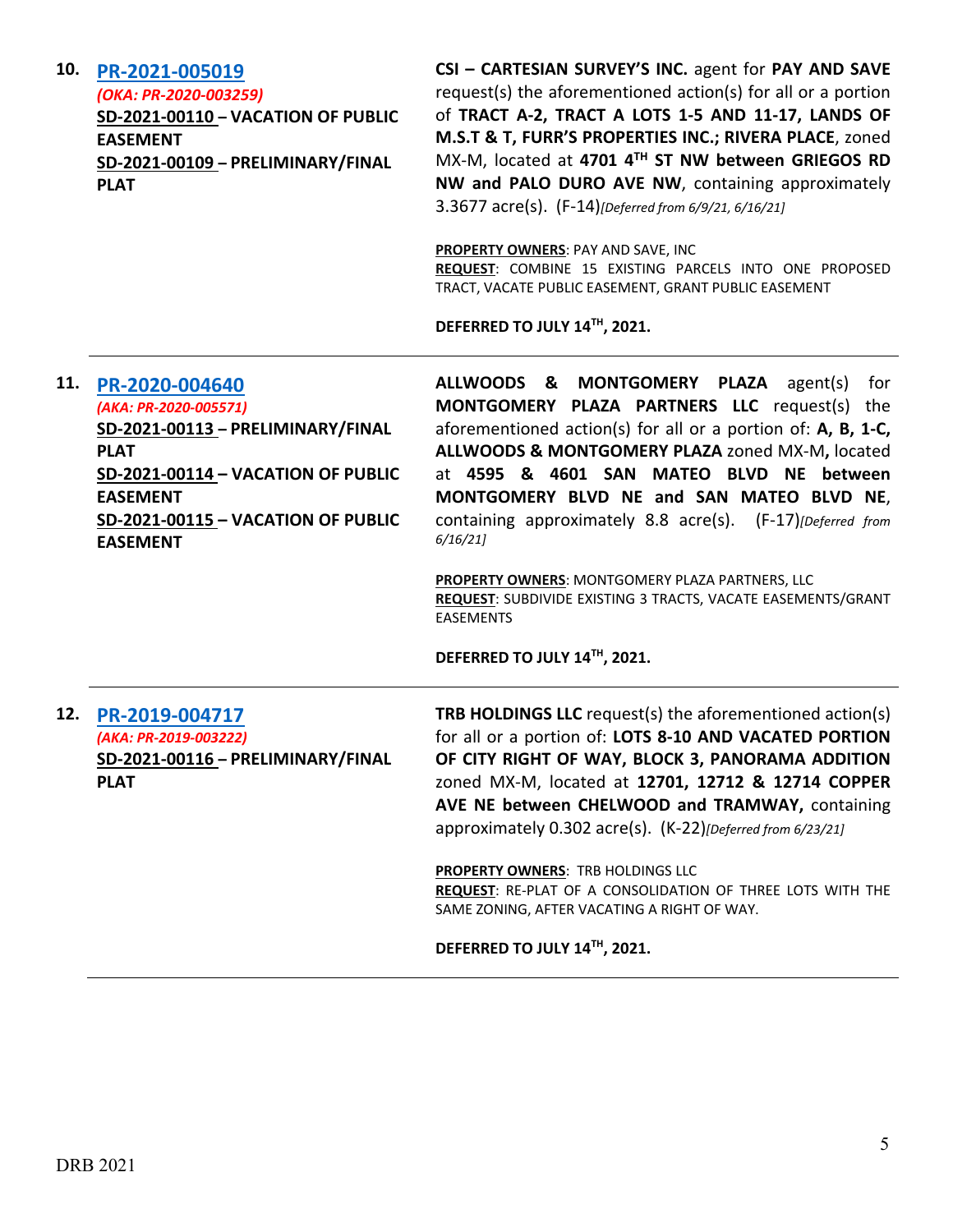# **13. [PR-2021-005017](http://data.cabq.gov/government/planning/DRB/PR-2021-005017/DRB%20Submittals/PR-2021-005017_June_30_2021/Application/)**

**SD-2021-00121 – PRELIMINARY/FINAL PLAT VA-2021-00237 – SIDEWALK WAIVER**

**ARCH + PLAN LAND USE CONSULTANTS** agent for **FRANCES McCARTY/McCARTY RVT** request(s) the aforementioned action(s) for all or a portion of: **27 P-1, 28 P-1 & 29 P-1, OXBOW BLUFF** zoned R-1D, located at **4110 WATERWILLOW between SILVERY MINNOW PL and GREY HAWK PL,** containing approximately **1.9940** acre(s). (F-11)

**PROPERTY OWNERS**: FRANCES McCARTY/McCARTY RVT **REQUEST**: LOT CONSOLIDATION FOR 3 LOTS INTO 2 LOTS, VACATION & DEDICATION OF BUILDING ENVELOPES

**DEFERRED TO JULY 21ST, 2021.**

### *SKETCH PLAT*

| 14. | PR-2021-005630<br>PS-2021-00074 - SKETCH PLAT | NV5 ENGINEERING requests the aforementioned action(s)<br>for all or a portion of: TRACT RR-3-B, WESTLAND SOUTH<br>zoned R-ML, located on DENNIS CHAVEZ between 98th ST<br>and 118 <sup>TH</sup> ST NW containing approximately 11.194 acre(s).<br>$(P-9)$                                                                                      |
|-----|-----------------------------------------------|------------------------------------------------------------------------------------------------------------------------------------------------------------------------------------------------------------------------------------------------------------------------------------------------------------------------------------------------|
|     |                                               | <b>PROPERTY OWNERS: ALBUQUERQUE RIO BRAVO PARTNERS LLC &amp;</b><br>PEORIA CAR WASH PARTNERS LLC ETAL<br>REQUEST: SUBDIVISION OF TRACT INTO SINGLE FAMILY DETACHED<br><b>LOTS</b>                                                                                                                                                              |
|     |                                               | THE SKETCH PLAT WAS REVIEWED AND COMMENTS WERE<br>PROVIDED.                                                                                                                                                                                                                                                                                    |
| 15. | PR-2021-005627<br>PS-2021-00071- SKETCH PLAT  | <b>CONSENSUS PLANNING INC. agent for SANDIA PEAK GRID,</b><br>C/O ABLE GRID ENERGY SOLUTIONS/TOM KRUGER<br>requests the aforementioned action(s) for all or a portion<br>of: LOT 5 AND 6A, BLUE SKY BUSINESS PARK zoned NR-<br>GM, located at 7800 & 7850 JACS LN NE off of EL PUEBLO<br>RD NE containing approximately $6.09$ acre(s). (D-16) |
|     |                                               | PROPERTY OWNERS: MICHAEL JACOBS<br>REQUEST: REVIEW FOR BATTERY ENERGY STORAGE SYSTEM (BESS)<br>FACILITY, TO BE INTERCONNECTED TO THE<br>HGH-VOLTAGE<br>TRANSMISSION SYSTEM AT THE REEVES SUBSTATION, AND A RELATED<br><b>RE-PLAT OF THE PROPERTY</b>                                                                                           |
|     |                                               | THE SKETCH PLAT WAS REVIEWED AND COMMENTS WERE<br>PROVIDED.                                                                                                                                                                                                                                                                                    |
|     |                                               |                                                                                                                                                                                                                                                                                                                                                |